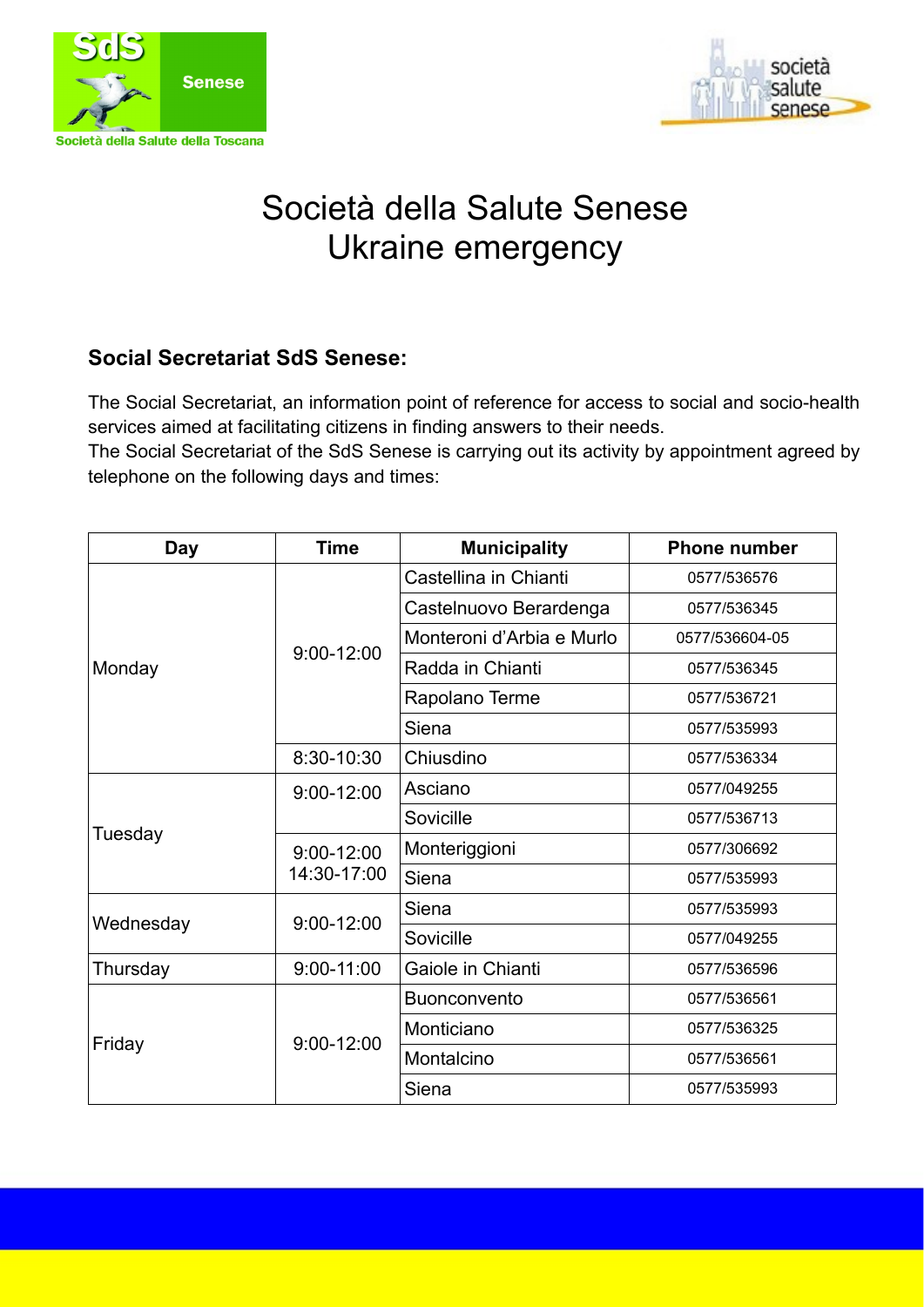# **Healthcare for Ukrainian citizens arriving from Ukraine:**

## **- Drive Through Anti-Covid Swabs for Ukrainian Citizens:**

- Notification of the arrival of the Ukrainian citizen on the territory of the ASL Toscana Sud Est in the Prefecture or regional call center 800556060 by the individual citizen and / or associations;
- Prefecture or call center send by email lists to the provincial contacts of the ASL TSE Department of Prevention of the district zones;
- The Prevention Department contacts Ukrainian citizens by telephone for:

1. verification of the necessity of carrying out the swab and directs to the locations where it is possible to carry out it;

- 2. acquisition of email address for sending communications;
- 3. provide information on where to register STP;

4. provide initial basic information on vaccinations and communicate the date and time of the appointment in the clinic at the headquarters of the Prevention Department in Strada di Ruffolo -Siena;

5. verify the existence of any other health needs (pregnant women, disabled people, minors, mental health...) providing references for possible taking charge.

## **- SARS-CoV 2 Infection Test (Swab):**

All citizens coming from Ukraine, regardless of citizenship, without a Digital Passenger Locator Form or Covid-19 Green Certification, will have to undergo a diagnostic test for SARS-CoV-2 infection **within 48 hours of entry**, unless that its execution is not documented upon entering national borders. Children under the age of six are exempt from taking the test.

The swabs can be carried out at voluntary associations or, alternatively, at company structures after agreement with the local representatives. For the swab to be carried out, free of charge, the presentation of a Ukrainian identity document is sufficient.

Following the notification of arrivals, as described in the mother procedure, the sub-zone IPN checks whether a swab has already been carried out or if it must be performed and, if necessary, directs the refugees to the Siena Drive Through located in Via del shooting, area Palazzetto Mens Sana Siena camper stop, every day including holidays from 11.00-12.30.

The Ukrainian citizen, after showing the identification document, will be subjected to an oralpharyngeal swab.

If he does not have one, he will be provided with an FFP2 mask, consequently the IPN will take charge of the user in relation to the report and the vaccination proposal.

## **- Release of the STP code - ASL-TSE:**

Health security will be guaranteed to Ukrainian citizens welcomed into our territory. This will be possible by requesting the issue of the STP code at the Registry offices.

It should be noted that the STP code does not give the right to enroll in the SSR or to issue a health card, but Ukrainian refugees will be able to take advantage of all the essential and urgent services provided for in the Essential Assistance Levels.

Ukrainian citizens, at the time of issuing the STP code, will also be able to declare a state of indigence and obtain the UK22 exemption code, which exempts them from paying the ticket.

If the interested party is unable to attend, another person may come with a proxy and documents, including those of the delegate. The STP code is valid throughout the national territory and has a duration of 6 months.

More info at the link:[https://www.uslsudest.toscana.it/notizie/emergenza-ucraina-rilascio-ai](https://www.uslsudest.toscana.it/notizie/emergenza-ucraina-rilascio-ai-cittadini-ucraini-del-codice-stp-per-i-servizi-essenziali-e-urgenti)[cittadini-ucraini-del-codice-stp-per-i-servizi-essenziali-e-urgenti](https://www.uslsudest.toscana.it/notizie/emergenza-ucraina-rilascio-ai-cittadini-ucraini-del-codice-stp-per-i-servizi-essenziali-e-urgenti)